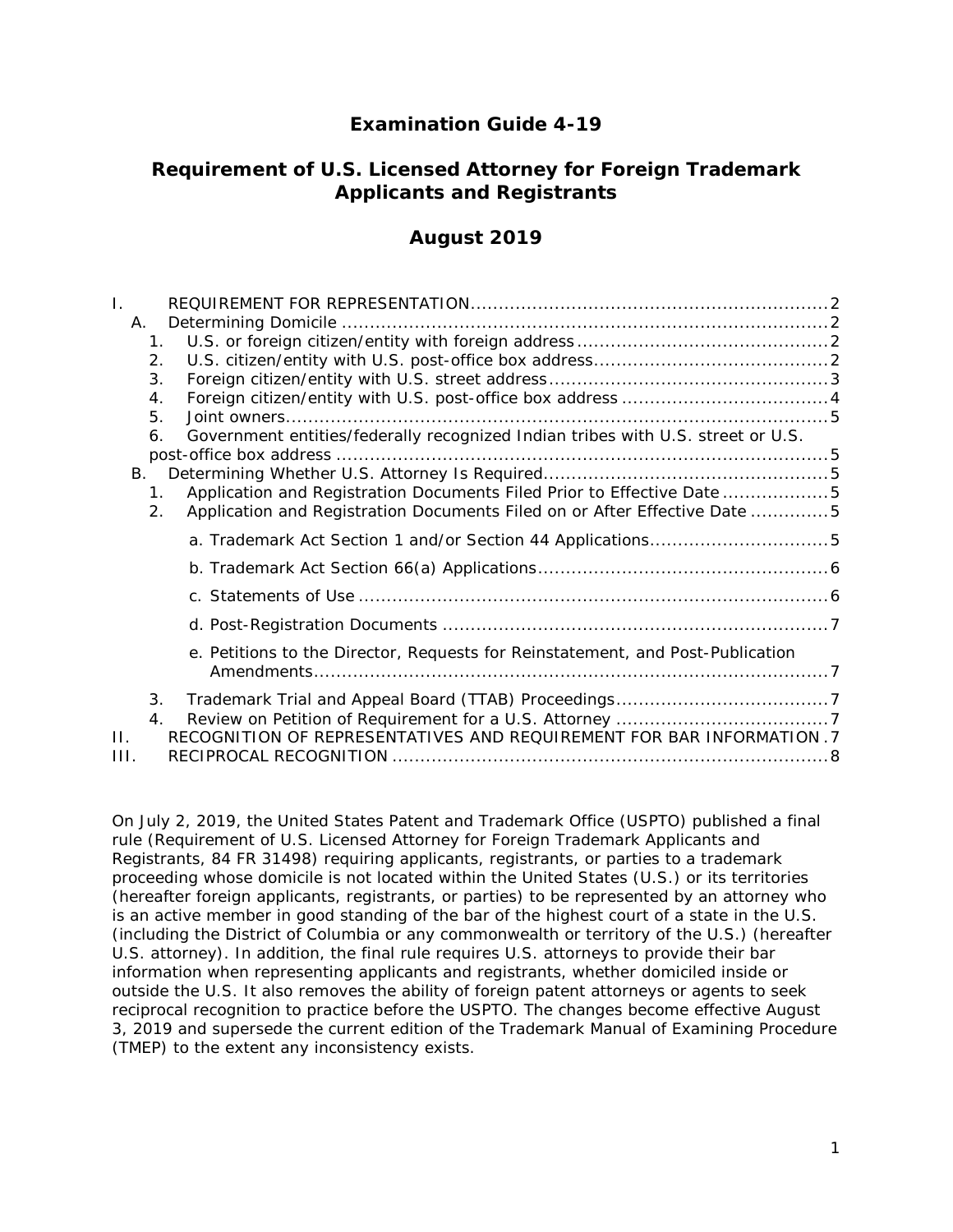## <span id="page-1-0"></span>**I. REQUIREMENT FOR REPRESENTATION**

Under this rule, the USPTO amended Trademark Rule 2.11 to require foreign applicants, registrants, or parties to a trademark proceeding to be represented by a U.S. attorney. 37 C.F.R. §2.11(a). Further, the USPTO may require such applicants, registrants, or parties to: (1) furnish information or declarations necessary to the proper determination of whether the applicant, registrant, or party is subject to the requirement for a U.S. attorney, and (2) to state whether assistance was received in a trademark matter before the USPTO and, if so, to disclose the name(s) of the person(s) providing such assistance and whether any compensation was given or charged. 37 C.F.R. §2.11(b), (c).

All applications must include the applicant's domicile address and foreign applicants must appoint a U.S. attorney for the application to meet the requirements for a complete application. *See* 37 C.F.R. §§2.11(a), 2.32(a)(2), (a)(4), 2.189. Foreign applicants submitting an application using the TEAS Plus filing option will be required to designate a U.S. attorney in the application in order to complete the submission of the application. 37 C.F.R. §2.22(a)(21).

# <span id="page-1-1"></span>**A. Determining Domicile**

The term "domicile" means the permanent legal place of residence of a natural person or the principal place of business of a juristic entity. 37 C.F.R. §2.2(o). The "principal place of business" is the location of a juristic entity's headquarters where the entity's senior executives or officers ordinarily direct and control the entity's activities and is usually the center from where other locations are controlled. 37 C.F.R. §2.2(p). Under this rule, applicants and registrants must provide and keep current the address of their domicile. 37 C.F.R. §§2.22(a)(1), 2.32(a)(2), 2.189.

The initial determination of whether an applicant's, registrant's, or party's domicile is within or outside the U.S. is based on its physical address. A post-office box cannot be a domicile address. When necessary, the USPTO will require an applicant or registrant to verify its domicile. For example, in the situations listed below, the USPTO will implement the following procedures on the effective date of the rule:

# <span id="page-1-2"></span>**1. U.S. or foreign citizen/entity with foreign address**

If the applicant or registrant is not represented, the examining attorney or post-registration specialist will issue an Office action that requires the applicant or registrant to appoint a U.S. attorney as its representative. The Office action will also include any other applicable refusals and/or requirements. If the applicant responds, but does not appoint U.S. counsel, the examining attorney will issue a final action as to the requirement for U.S. counsel and all other unresolved refusals/requirements. The post-registration specialist will issue a second action maintaining the requirement for U.S. counsel and maintaining all prior unresolved refusals and/or requirements.

# <span id="page-1-3"></span>**2. U.S. citizen/entity with U.S. post-office box address**

The examining attorney will contact the applicant, or its attorney if the applicant is represented, or issue an Office action to require the applicant's domicile address. 37 C.F.R. §2.32(a). Examining attorneys may enter the address into the record by an examiner's amendment if the domicile address and potential requirement for U.S. counsel are the only issues to be addressed, or if all other issues can also be addressed by examiner's amendment. If the examining attorney is unable to obtain the address from the applicant or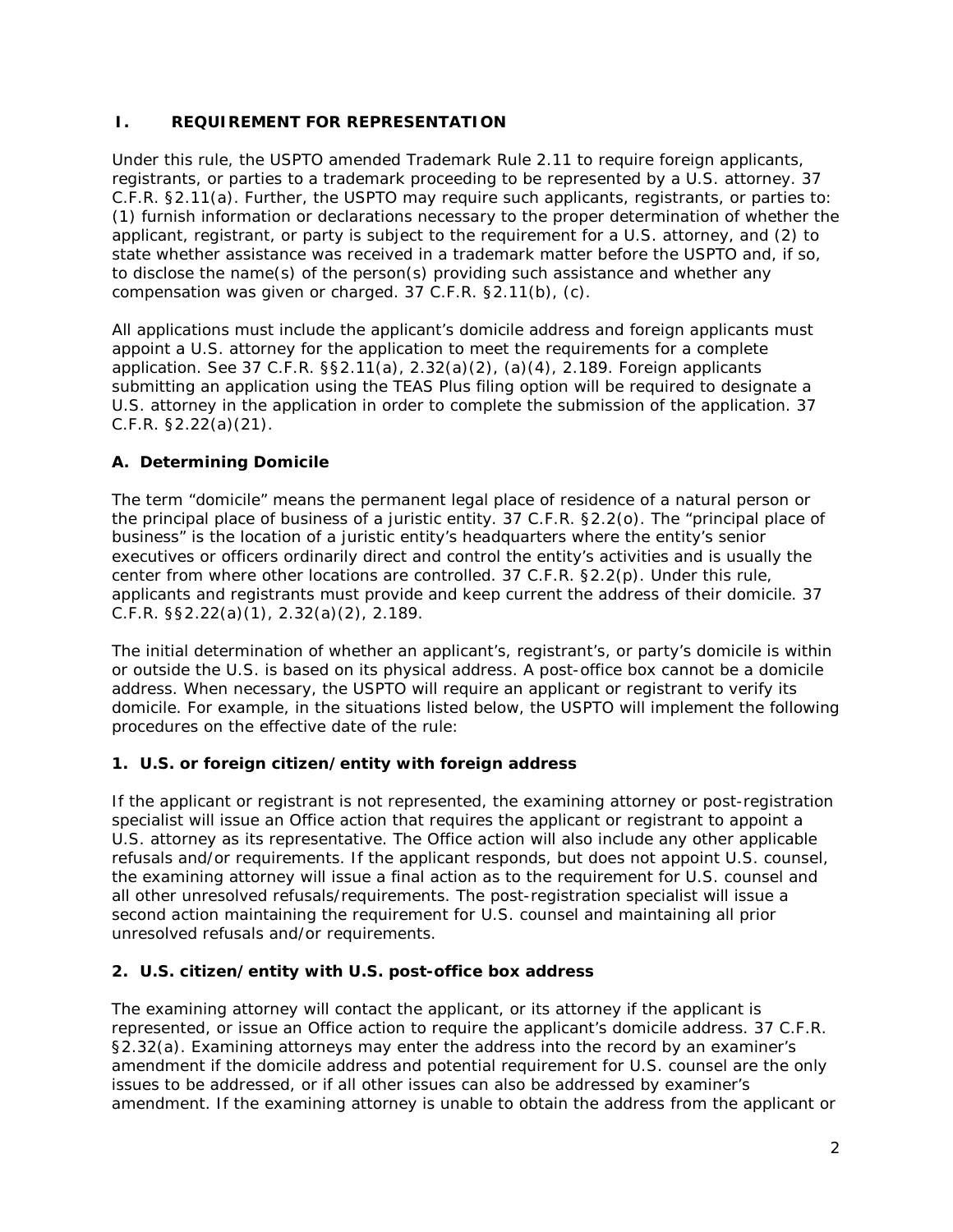its attorney by phone or email, or if there are other requirements or refusals, he or she will issue an Office action requiring the domicile address and requiring appointment of U.S. counsel if domicile is outside the U.S. and the applicant is pro se.

If the submission is a post-registration maintenance document, the post-registration specialist will issue an Office action requiring the domicile address and, if the registrant is pro se, requiring appointment of U.S. counsel if domicile is outside the U.S.

# <span id="page-2-0"></span>**3. Foreign citizen/entity with U.S. street address**

Foreign citizens must comply with U.S. visa immigration laws to claim the U.S. as their permanent legal residence. When the applicant or registrant is a foreign citizen/entity with a U.S. street address, it is necessary to determine whether the U.S. street address is the applicant's or registrant's domicile because domicile dictates whether an applicant or registrant is required to have an attorney who is an active member in good standing of the bar of the highest court of a U.S. state or territory represent them at the USPTO. *See* 37 C.F.R. §§2.2(o), 2.11(a), 2.189. Establishing for the record that the U.S. street address is the applicant's or registrant's domicile is necessary even if the applicant or registrant is represented by U.S. counsel when the application or post-registration document is filed. Therefore, the examining attorney or post-registration specialist will issue an Office action requiring the applicant or registrant to provide *all* of the following:

- (1) An explanation of the basis for claiming that the U.S. address provided in the "Owner Information" section of the application or post-registration document is applicant's/registrant's lawful permanent residence (if an individual) or business headquarters (if a juristic entity).
- (2) Documentation showing that the address is applicant's or registrant's address of residence (for an individual) or business headquarters (for a juristic entity).
- (3) Appointment of U.S. counsel if domicile is outside the U.S. and the applicant or registrant is pro se.

The Office action will also include all other applicable refusals and/or requirements.

If the applicant or registrant responds by amending its address to a *foreign street address* and appointing U.S. counsel (if pro se), the requirements regarding domicile have been satisfied.

If the applicant responds but does not provide the information necessary to verify its U.S. domicile, the examining attorney will issue a final action as to the requirements regarding domicile, U.S. counsel (if appropriate), and all other unresolved refusals and/or requirements, if the application is otherwise in condition for final. If the registrant responds but does not provide the information necessary to verify its U.S. domicile, the postregistration specialist will issue a second action maintaining the requirements regarding domicile, U.S. counsel (if appropriate), and all other unresolved refusals and/or requirements.

If a pro se applicant responds by appointing U.S. counsel, but does not amend to a foreign address or provide the information necessary to verify its U.S. domicile, the examining attorney will issue a final action as to the requirements regarding domicile and all other unresolved refusals and/or requirements, if the application is otherwise in condition for final. If a pro se registrant responds by appointing U.S. counsel, but does not amend to a foreign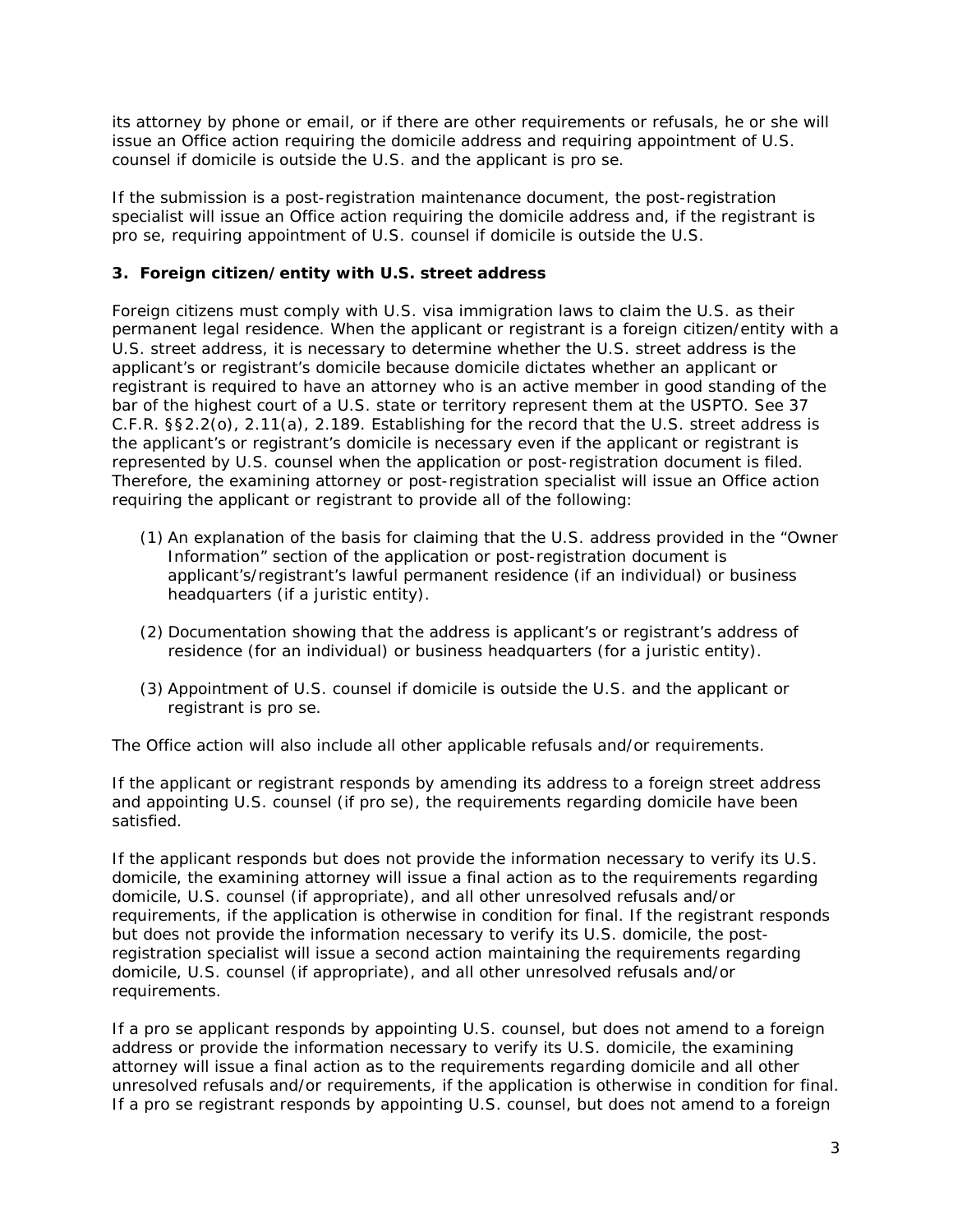address or provide the information necessary to verify its U.S. domicile, the postregistration specialist will issue a second action maintaining the requirements regarding domicile and all other unresolved refusals and/or requirements.

#### <span id="page-3-0"></span>**4. Foreign citizen/entity with U.S. post-office box address**

When the applicant or registrant is a foreign citizen/entity with a U.S. post-office box address, the examining attorney or post-registration specialist will issue an Office action requiring the applicant or registrant to provide *all* of the following:

- (1) The applicant's/registrant's domicile address.
- (2) If a U.S. street address is provided in the response, an explanation of the basis for claiming that the U.S. address is applicant's/registrant's lawful permanent residence (if an individual) or business headquarters (if a juristic entity). *See* Section I.A.3.
- (3) Documentation showing that the U.S. street address is applicant's or registrant's address of residence (for an individual) or business headquarters (for a juristic entity). *Id*.
- (4) Appointment of U.S. counsel if domicile is outside the U.S. and the applicant or registrant is pro se.

As noted in Section I.A.3, establishing for the record that a U.S. street address is the applicant's or registrant's domicile is necessary even if the applicant or registrant is represented by U.S. counsel when the application or post-registration document is filed. The Office action will also include all other applicable refusals and/or requirements.

If the applicant or registrant responds by amending its address to a foreign street address and appointing U.S. counsel (if pro se), the requirements regarding domicile have been satisfied.

If the applicant responds by amending to a U.S street address, but does not provide the information necessary to verify its U.S. domicile, the examining attorney will issue a final action as to the requirements regarding domicile, U.S. counsel (if appropriate), and all other unresolved refusals and/or requirements, if the application is otherwise in condition for final. If the registrant responds by amending to a U.S street address, but does not provide the information necessary to verify its U.S. domicile, the post-registration specialist will issue a second action maintaining the requirements regarding domicile, U.S. counsel (if appropriate), and all other unresolved refusals and/or requirements.

If a pro se applicant responds by appointing U.S. counsel and amending to a U.S street address, but does not provide the information necessary to verify its U.S. domicile, the examining attorney will issue a final action as to the requirements regarding domicile and all other unresolved refusals and/or requirements, if the application is otherwise in condition for final. If a pro se registrant responds by appointing U.S. counsel and amending to a U.S street address, but does not provide the information necessary to verify its U.S. domicile, the post-registration specialist will issue a second action maintaining all prior unresolved refusals and/or requirements.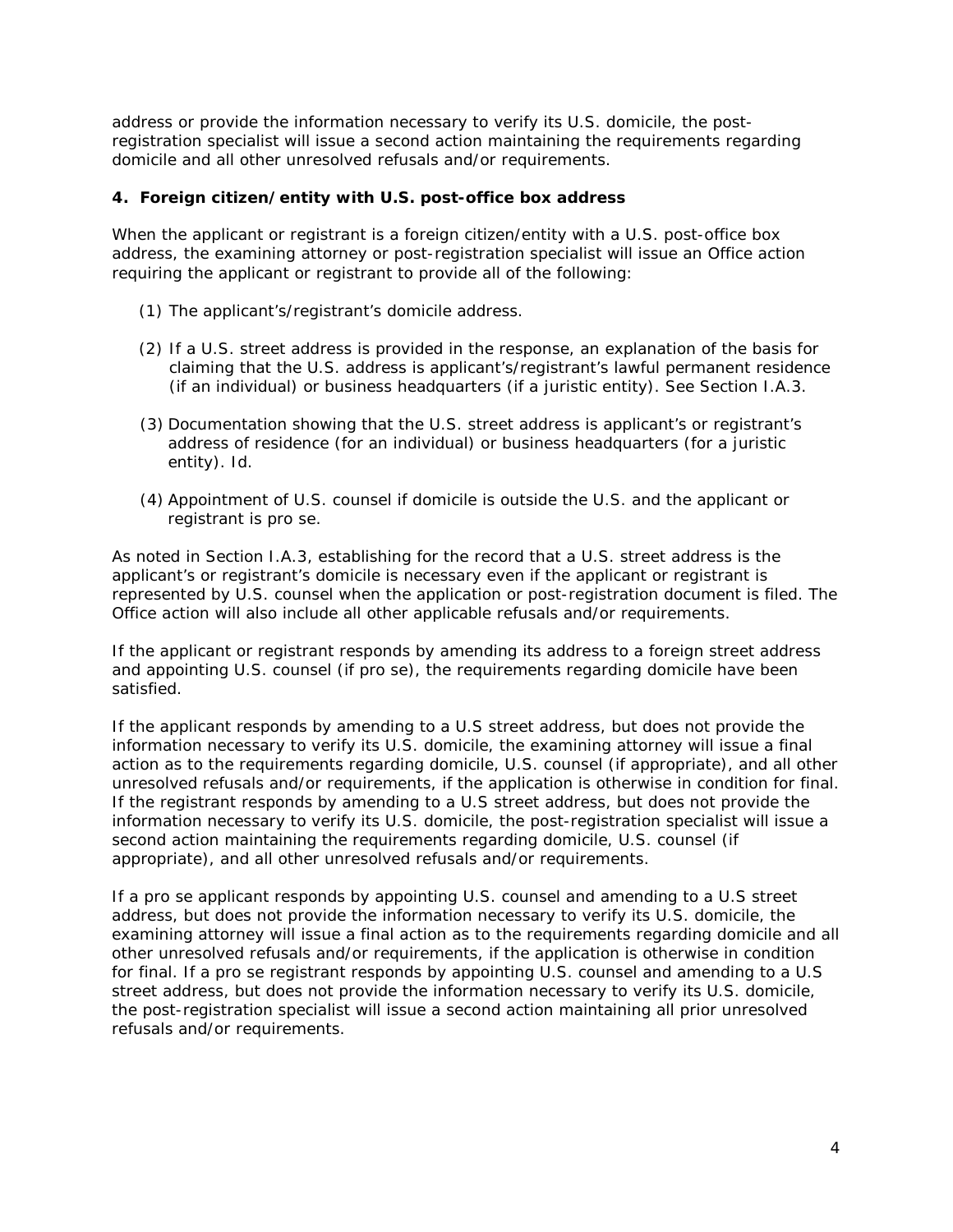#### <span id="page-4-0"></span>**5. Joint owners**

If there are joint owners, and one joint owner is U.S. domiciled, a U.S. attorney is not required. However, if, for example, there are multiple foreign-domiciled owners and a single foreign owner (i.e., foreign citizen) with a U.S. street address or post-office box, the examining attorney or post-registration specialist will follow the procedures in Sections I.A.3 or  $I$  A 4.

#### <span id="page-4-1"></span>**6. Government entities/federally recognized Indian tribes with U.S. street or U.S. post-office box address**

<span id="page-4-2"></span>No inquiry regarding domicile is required.

### **B. Determining Whether U.S. Attorney Is Required**

Since the requirement for a U.S. attorney is based solely on domicile, if an applicant's, registrant's, or party's domicile is outside the U.S. or its territories, a U.S. attorney is required. With regard to documents filed prior to, and on or after the effective date, the USPTO will implement the following procedures.

### <span id="page-4-3"></span>**1. Application and Registration Documents Filed Prior to Effective Date**

When a new application, or an application- or registration-related document, is submitted prior to the effective date of the rule, but is not examined until on or after the effective date:

- If the document requires no further action by the applicant or registrant, the examining attorney or post-registration specialist will not require appointment of a U.S. attorney *as to that filing*.
- If the examining attorney or post-registration specialist must issue a first or supplemental Office action, the Office action will include the requirements regarding domicile and appointment of U.S. counsel, when appropriate, per Section I.A. 37 C.F.R. §§2.11, 2.32(a)(2), 2.189. If the requirement is made in a supplemental Office action, it raises a new issue that requires a nonfinal action.

However, if a petition, request for reinstatement, or post-publication amendment is submitted prior to the effective date of the rule, but is not decided or examined until on or after the effective date, the USPTO will follow the current procedures for such documents and will not require appointment of a U.S. attorney *as to those filings*.

# <span id="page-4-4"></span>**2. Application and Registration Documents Filed on or After Effective Date**

# <span id="page-4-5"></span>**a. Trademark Act Section 1 and/or Section 44 Applications**

When the USPTO receives a trademark application filed on or after August 3, 2019 by a foreign domiciliary, with a filing basis under Section 1 and/or Section 44, 15 U.S.C. §§1051, 1126, the examining attorney will conduct a complete review of the application and issue an Office action that includes the requirement for domicile, and for U.S. counsel, when appropriate, as well as any other refusals and/or requirements.

If, after a complete review of an application filed by a foreign domiciliary, the examining attorney determines that it would otherwise be in condition for publication upon first action,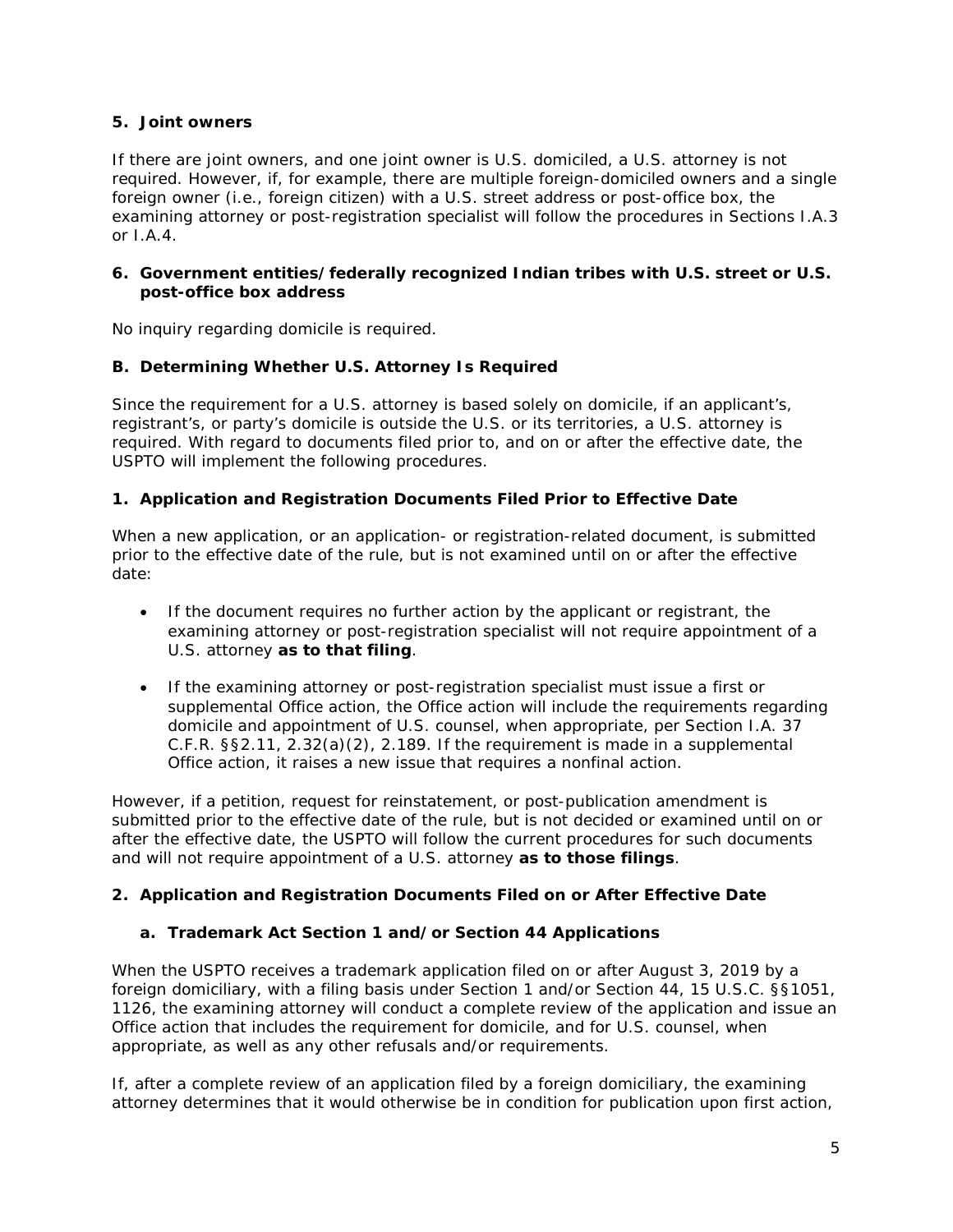the examining attorney must nevertheless issue an Office action requiring the applicant to appoint a U.S. attorney. The applicant will have six months to respond to the Office action. 37 C.F.R. §2.65(a).

To appoint or designate a U.S. attorney, the applicant should (1) submit a Trademark Electronic Application System (TEAS) Revocation, Appointment, and/or Change of Address of Attorney/Domestic Representative form and (2) promptly notify the examining attorney that this TEAS form was submitted. If there are no other refusals and/or requirements, submission of a form appointing a U.S. attorney is an acceptable response to the Office action. Alternatively, if the applicant has already retained a U.S. attorney and no recognized practitioner (e.g., a reciprocally recognized Canadian trademark attorney or agent) is already of record in the application, the U.S. attorney can respond to the Office action by using the appropriate TEAS response form and provide his or her attorney information in the form and sign it as applicant's attorney. *See* 37 C.F.R. §2.17(b)(1)(ii). Note that if the applicant is properly represented by a recognized Canadian trademark attorney or agent, the U.S. attorney cannot appear by signing a response to the Office action and must first be appointed using the TEAS Revocation, Appointment, and/or Change of Address of Attorney/Domestic Representative form *before* submitting a response to the Office action. See Section III below.

# <span id="page-5-0"></span>**b. Trademark Act Section 66(a) Applications**

Foreign-domiciled applicants who submit an application based on Section 66(a) (Madrid application), 15 U.S.C. §1141f, are also subject to the requirement to appoint a U.S. attorney. Madrid applications are initially filed with the International Bureau (IB) of the World Intellectual Property Organization and subsequently transmitted to the USPTO. There is currently no provision for designating a U.S. or any other local attorney in an application filed with the IB. Therefore, until an application submitted to the IB provides for such designation, the USPTO will not enforce the requirement to appoint a U.S. attorney prior to publication for those Madrid applications that comply with all formalities and statutory requirements when received by the USPTO, such that the application is in condition for publication upon first action.

However, if the examining attorney issues an Office action that includes any substantive refusals and/or requirements, the examining attorney will also include a requirement to appoint a U.S. attorney or otherwise follow the procedures in Sections I.A.1-I.A.5, as appropriate.

# <span id="page-5-1"></span>**c. Statements of Use**

Statements of use are reviewed by the ITU/Divisional Unit to determine whether they are timely and in compliance with the minimum filing requirements listed in Rule 2.88(c). 37 C.F.R. §2.88(c); TMEP §1109.02. The USPTO will follow its current procedures regarding statements of use that are untimely. TMEP §1109.02. A statement of use filed by a foreign applicant that is timely and meets the minimum filing requirements under Rule 2.88(c) will be referred to the examining attorney for examination on the merits. The examining attorney will conduct a complete review of the statement of use and issue an Office action that includes the requirements regarding domicile and appointment of U.S. counsel discussed in Section I.A, when appropriate, as well as any other refusals and/or requirements. 37 C.F.R. §§2.11, 2.32(a)(2), 2.189.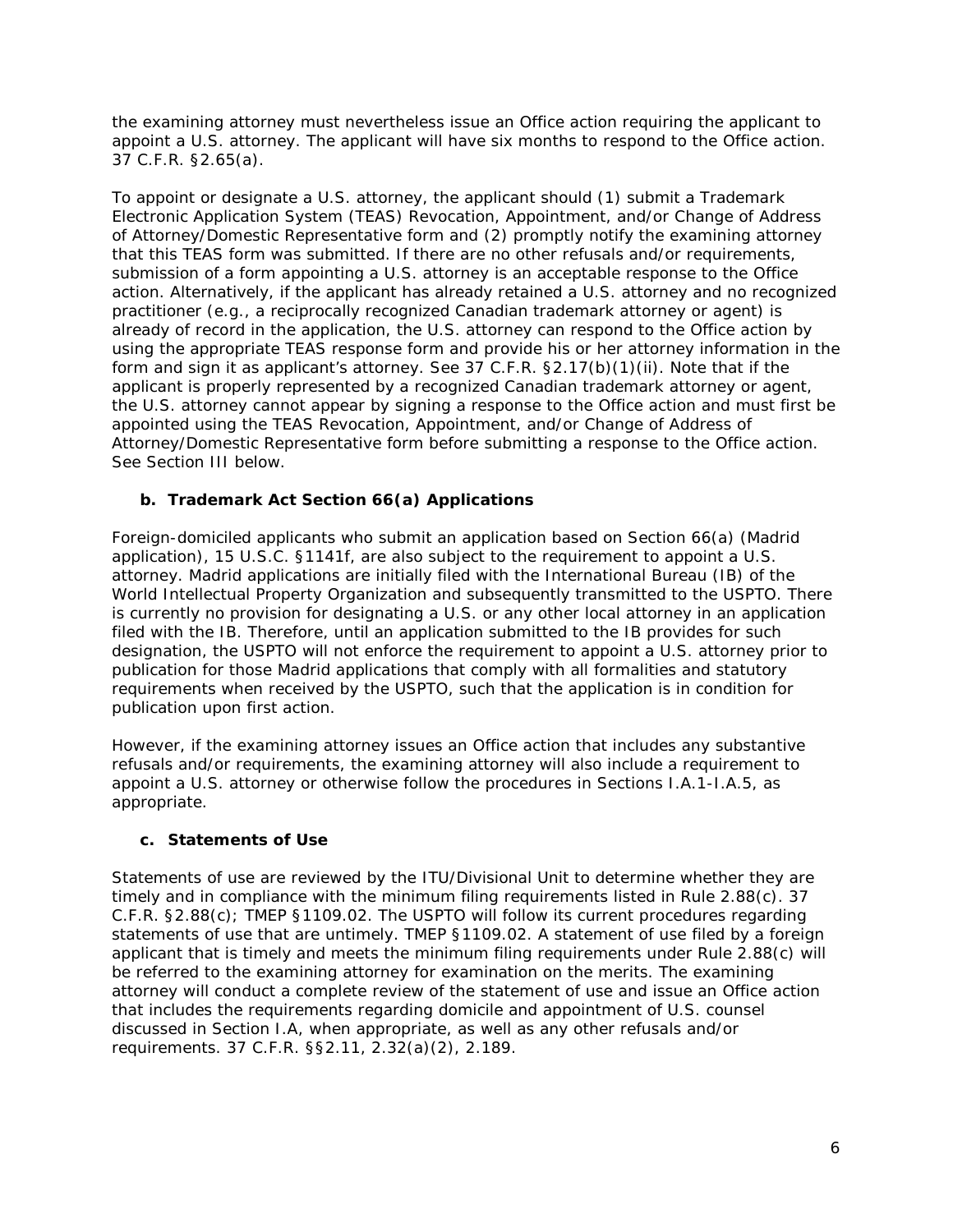## <span id="page-6-0"></span>**d. Post-Registration Documents**

When the USPTO receives a post-registration document under Sections 7, 8, 9, 15, or 71, 15 U.S.C. §§1057, 1058, 1059, 1065, 1141(k), filed by a foreign domiciliary, the postregistration specialist will examine the filing in accordance with current examination guidelines by conducting a complete review of the document and issuing an Office action that includes the requirement for domicile, and for U.S. counsel, when appropriate, as well as any other refusals and/or requirements. 37 C.F.R. §2.11(b).

### <span id="page-6-1"></span>**e. Petitions to the Director, Requests for Reinstatement, and Post-Publication Amendments**

When the USPTO receives a petition to the Director, a request for reinstatement, or a postpublication amendment filed by a foreign domiciliary, an attorney or paralegal in the Office of the Deputy Commissioner for Trademark Examination Policy will notify the petitioner that appointment of U.S. counsel is required and of any other deficiencies. The applicant or registrant will be granted 60 days to appoint U.S. counsel and to supplement the petition or request for reinstatement, as appropriate. If the applicant or registrant does not appoint U.S. counsel and submit any additional necessary information within the time allowed, the petition or request for reinstatement will be denied or the amendment will not be entered.

# <span id="page-6-2"></span>**3. Trademark Trial and Appeal Board (TTAB) Proceedings**

Regarding proceedings before the TTAB, if it is necessary to require a foreign party to obtain a U.S. attorney, the TTAB will suspend the proceedings and inform the party of the time frame within which it must obtain a U.S. attorney.

# <span id="page-6-3"></span>**4. Review on Petition of Requirement for a U.S. Attorney**

When the USPTO issues an Office action that maintains only a requirement for U.S. counsel and/or additional information under Rule 2.11 (a), (b), and/or (c), or maintains only the requirement for the TEAS Plus processing fee under Rule 2.22(c) in addition to one or all of those requirements, an applicant's or registrant's recourse for seeking review is limited to a petition to the Director under Rule 2.146. 37 C.F.R. §§2.11(f), 2.146, 2.165, 2.186, 7.40.

#### <span id="page-6-4"></span>**II. RECOGNITION OF REPRESENTATIVES AND REQUIREMENT FOR BAR INFORMATION**

Under amended Rules  $2.22(a)(21)$  and  $2.32(a)(4)$ , a U.S. attorney must provide his or her bar information as a requirement for a TEAS Plus application or a complete trademark application. 37 C.F.R. §§2.22(a)(21), 2.32(a)(4). Moreover, amended Rule 2.17(b)(3) makes the requirement for bar information applicable to recognized attorneys in all trademark filings. 37 C.F.R. §2.17(b)(3).

On the effective date of this rule, the majority of the TEAS forms will include specific fields to enter attorney bar information for the attorney of record. The information will not be required for other appointed attorneys. If attorney bar information and/or the attestation that the attorney is an active member in good standing of the referenced bar is omitted or incomplete, the examining attorney will issue an Office action requiring the bar information and/or attestation of active bar membership in good standing.